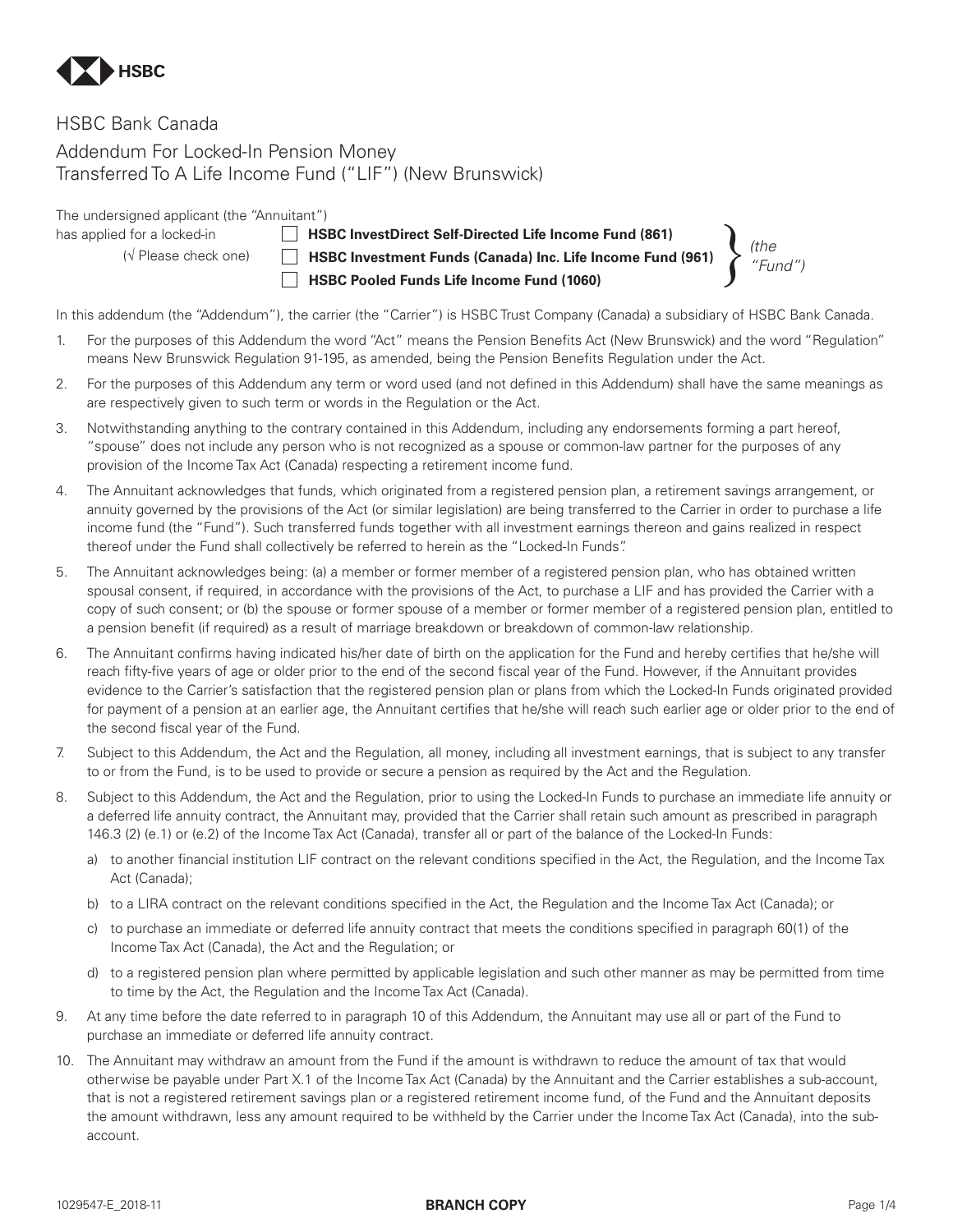- 11. The Annuitant may withdraw the balance of the Fund if
	- (a) the Annuitant and his/her spouse, if any, are not Canadian citizens;
	- (b) the Annuitant and his/her spouse, if any, are not resident in Canada for the purposes of the Income Tax Act (Canada); and
	- (c) the Annuitant's spouse, if any, waives, in the required form, any rights that the spouse may have in the Fund under the Addendum, the Act or the Regulation.
- 12. The Annuitant may withdraw the balance of the Fund, in whole or in part, and receive a payment or a series of payments if (i) a physician certifies in writing to the Carrier that the Annuitant suffers from a significant physical or mental disability that considerably reduces life expectancy, and (ii) if the Annuitant has a spouse the Annuitant delivers to the Carrier a completed spousal waiver in Form 3.01.
- 13. The balance of the Fund must be used to purchase an immediate life annuity contract in accordance with paragraph 60(1) of the Income Tax Act (Canada).
- 14. Subject to other provisions in this Addendum, no withdrawal, commutation or surrender of money during the lifetime of the Annuitant is permitted and any transaction purporting to withdraw, commute or surrender any part of the Fund is void except under and in accordance with 57(6) or section 44 of the Act or otherwise permitted by the Act or the Regulation.
- 15. Except as provided in the Act and Regulation, the money in the Fund may not be assigned, charged, alienated, anticipated or given as security and is exempt from execution, seizure or attachment and any transaction purporting to assign, charge, alienate or anticipate or give as security the money is void. Pension benefits are a family asset under the Marital Property Act and may be subject to a court order or separation agreement made under the Marital Property Act or under a similar order or legislative provision in another jurisdiction enforceable in New Brunswick that affects the payment or distribution of pension benefits.
- 16. The Locked-In Funds will be invested in a manner that complies with the rules for the investment of registered retirement income fund money contained in the Income Tax Act (Canada), and will not be invested, directly or indirectly, in any mortgage in respect of which the mortgagor is the Annuitant or the parent, brother, sister or child of the Annuitant, the spouse of the Annuitant or the spouse of the parent, brother, sister or child of the Annuitant.
- 17. If the Locked-In Funds are paid out contrary to the Act, the Regulation or this Addendum, the Carrier will provide or ensure the provision of a pension in a manner and in an amount that would have been provided had such money not been paid out.
- 18. Before transferring the Locked-In Funds to another financial institution, the Carrier will:
	- a) ensure that the transferee financial institution is registered as a trustee of a life income fundon the superintendent's list;
	- b) advise the transferee financial institution, in writing, of the requirement to lock-in the money so transferred; and
	- c) ensure that the form required by the Regulation in respect of the transfer has been duly completed.
- 19. If the Carrier does not comply with paragraph 18 of the Addendum and the transferee financial institution fails to pay the money transferred in the form of a pension or in the manner required herein, the Carrier will provide or ensure the provision of the pension in a manner and in an amount that would have been provided had such transfer not occurred.
- 20. The Carrier hereby acknowledges that, if the balance in the Fund is to be used to purchase a life annuity contract, the pension to be provided to the Annuitant who has a spouse at the date the pension commences is to be a joint and survivor pension payable during the joint lives of the Annuitant and spouse with at least 60% continues to be payable to the survivor for life after the death of either, unless the spouse waives the entitlement in the form and manner set out in the Act and Regulation and provides the Carrier with a copy of such waiver.
- 21. If the Annuitant dies before the purchase of an annuity, the balance of the monies in the Fund shall be paid to the Annuitant's spouse (unless the spouse has waived his/her entitlement in the required form) or to a designated beneficiary if there is no spouse (or the spouse has waived his/her entitlement in the required form) or to the estate if there is no spouse (or the spouse has waived his/her entitlement in the required form) and no designated beneficiary.
- 22. The fiscal year of the Fund ends on December 31 of each year and shall not exceed twelve months.
- 23. The Annuitant will be paid an income the amount of which may vary annually and which will commence not later than the last day of the second fiscal year of the Fund and will continue until the day the entire balance is converted to an annuity.
- 24. The Annuitant shall set out the amount of income to be paid from the Fund during a fiscal year on the first day of each fiscal year after the receipt of the information referred to in paragraph 34, or at another agreed interval of more than one year if the Carrier has guaranteed the rate of return on the Fund during that interval, and this interval shall in every case terminate at the end of a fiscal year of the Fund.
- 25. The amount of income paid during a fiscal year of the Fund may not be less than the minimum amount for a registered retirement income fund determined pursuant to the Income Tax Act (Canada) and may not exceed the "maximum" amount M or the "minimum" amount m calculated in accordance with the following formulas:
	- $M = C/F$  and m=C/H Where:  $C =$  the balance of the money in the Fund on the first day of the fiscal year, and

## 1029547-E\_2018-11 **BRANCH COPY** Page 2/4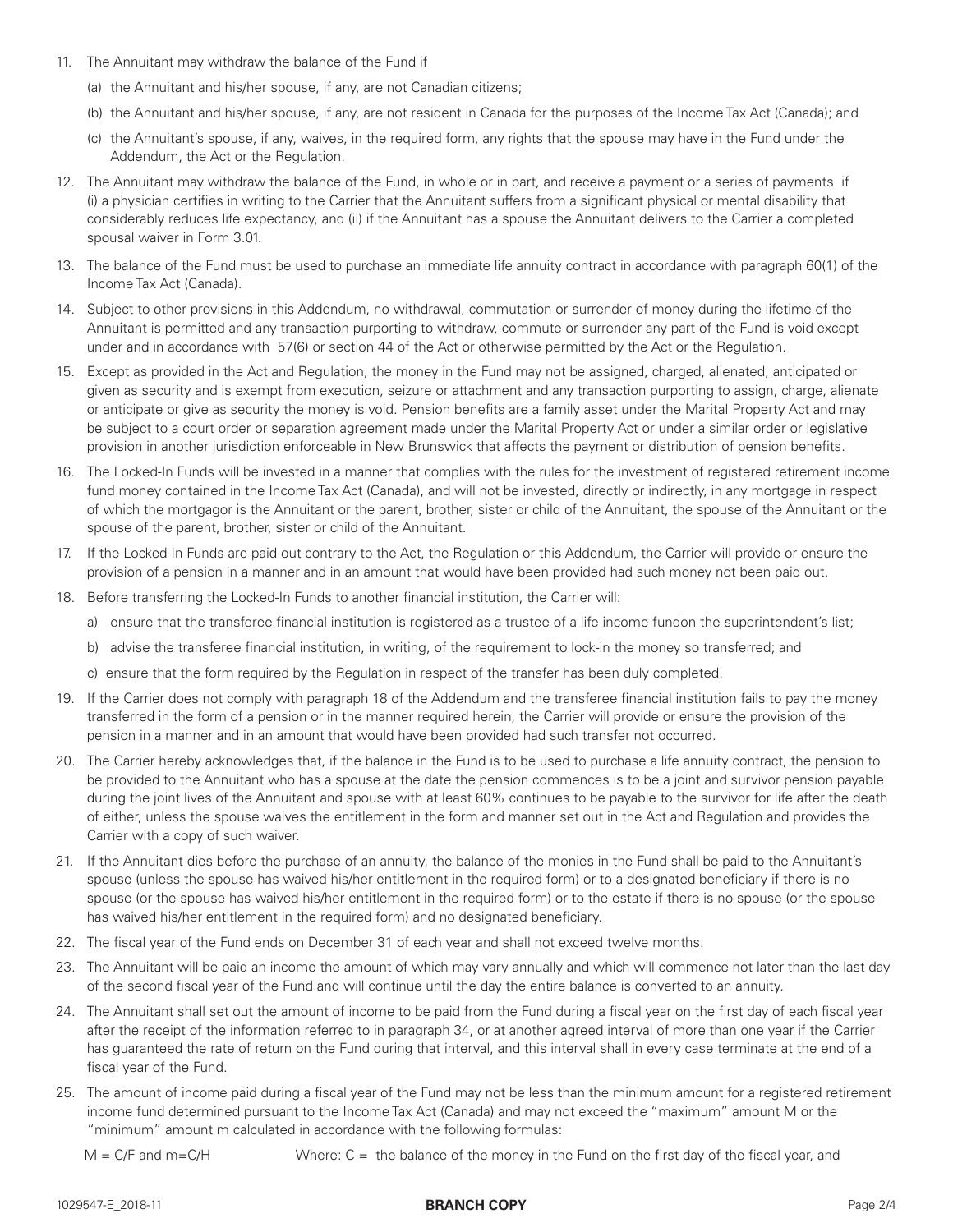- $F =$  the value, on the first day of the fiscal year, of a guaranteed pension of which the annual payment is \$1 payable on the first day of each fiscal year between that date and December 31, inclusive, of the year during which the Annuitant reaches the age of 90 years; and
- H = the number of years between the first day of January of the year in which the calculation is made and thirty-first day of December of the year in which the owner attains the age of ninety years, inclusive.

Despite the foregoing, the Annuitant and, if applicable, his/her spouse may require that the Superintendent of Pensions approve the transfer of an amount from the Fund to a registered retirement income fund (that is not a LIF) in the manner provided in the Regulation.

- 26. For the initial fiscal year of the Fund, the minimum amount to be paid, "m" as referred to in paragraph 25 of this Addendum, shall be equal to zero.
- 27. If the money in the Fund is derived from money transferred directly or indirectly during the first fiscal year of the Fund from another LIF of the Annuitant, the limit M is equal to zero.
- 28. The value of F in paragraph 25 of this Addendum will be calculated at the beginning of each fiscal year of the Fund by using
	- (a) an interest rate of not more than 6% per year, or
	- (b) for the first 15 years of the valuation of the Fund, an interest rate exceeding 6% per year if that rate does not exceed the interest rate obtained on long-term bonds issued by the Government of Canada for the month of November preceding the calendar year of valuation, as published in the Bank of Canada Review as CANSIM Series B – 14013, and using an interest rate not exceeding 6% in subsequent years.
- 29. If in the application of paragraph 24, the amount of income to be paid to the Annuitant is fixed at an interval of more than one year, paragraphs 25, 26, 27 and 28 shall apply with such modifications as the circumstances require to determine, at the beginning of the first fiscal year in the interval, the amount of income to be paid for each fiscal year in that interval.
- 30. Notwithstanding paragraph 26, where the maximum amount of income to be paid is less than the minimum amount as prescribed by the Income Tax Act (Canada), then the minimum amount shall be paid to the Annuitant.
- 31. The value of the Fund for the purposes of (a) a transfer of assets; (b) the purchase of a life annuity contract, and (c) a payment or transfer on death of an Annuitant is equal to the then current total market value of the investments held in the Fund. The value of any mutual funds held in the Fund shall be determined in accordance with the determination of net asset value per unit set out in the then current prospectus and/or annual information form of that mutual fund. The Carrier in accordance with applicable industry practices shall determine the market value of all other investments held in the Fund and such valuation shall be conclusive for all purposes hereof.
- 32. If the Fund holds identifiable and transferable securities, the transfer or purchase under this Addendum may, unless otherwise stipulated, at the option of the Carrier and with the consent of the Annuitant, be effected by remittance of the investment securities of the Fund to the extent permitted by the Act and the Regulation.
- 33. The Locked-In Funds may not be used to purchase a life annuity contract that differentiates on the basis of the Annuitant's sex, unless the commuted value of the deferred pension transferred from the pension plan into the Fund was determined on a transfer in a manner that differentiated, while the Annuitant was a member of the pension plan, on the basis of sex of the Annuitant. If the information in the completed form referred to in paragraph 18(c) of this Addendum indicated that the commuted value transferred was determined on transfer in a manner that differentiated, while the annuitant was a member of the pension plan, on the basis of the sex of the Annuitant, the only money that may subsequently be transferred into the Fund is money that is also differentiated on the same basis.
- 34. The Carrier will provide the Annuitant or the beneficiary with the information specified in section 22(7), (8) and (9) of the Regulation.
- 35. No money that is not locked-in will be transferred to or held under the Fund, unless it is held in a separate account from locked-in money.
- 36. Neither the Carrier nor, for greater certainty, any agent of the Carrier under the Fund shall have any further obligation or be subject to any liability hereunder upon the transfer of Locked-In Funds from the Fund as permitted under the Act.
- 37. Unless the Fund provides for an early cashing-in value before the expiration of the term agreed to for the investments, if there is money invested in the Fund that may be transferred under paragraph 8(d) or 38(a) of this Addendum such funds shall be transferred no more than thirty days after the Annuitant's application for the transfer.
- 38. An amendment to this Addendum shall not be made (a) that would result in a reduction of the benefits arising from the Fund unless the Annuitant is entitled, before the effective date of the amendment to transfer the balance of the Fund in accordance with paragraph 8 of this Addendum and, unless a notice is delivered to the Annuitant at least ninety days before the effective date, describing the amendment and the date on which the Annuitant may exercise the entitlement to transfer; (b) unless this Addendum as amended remains in conformity with the Act and Regulation; or (c) except to bring this Addendum into conformity with requirements under an Act of Legislature or other legislation in another jurisdiction.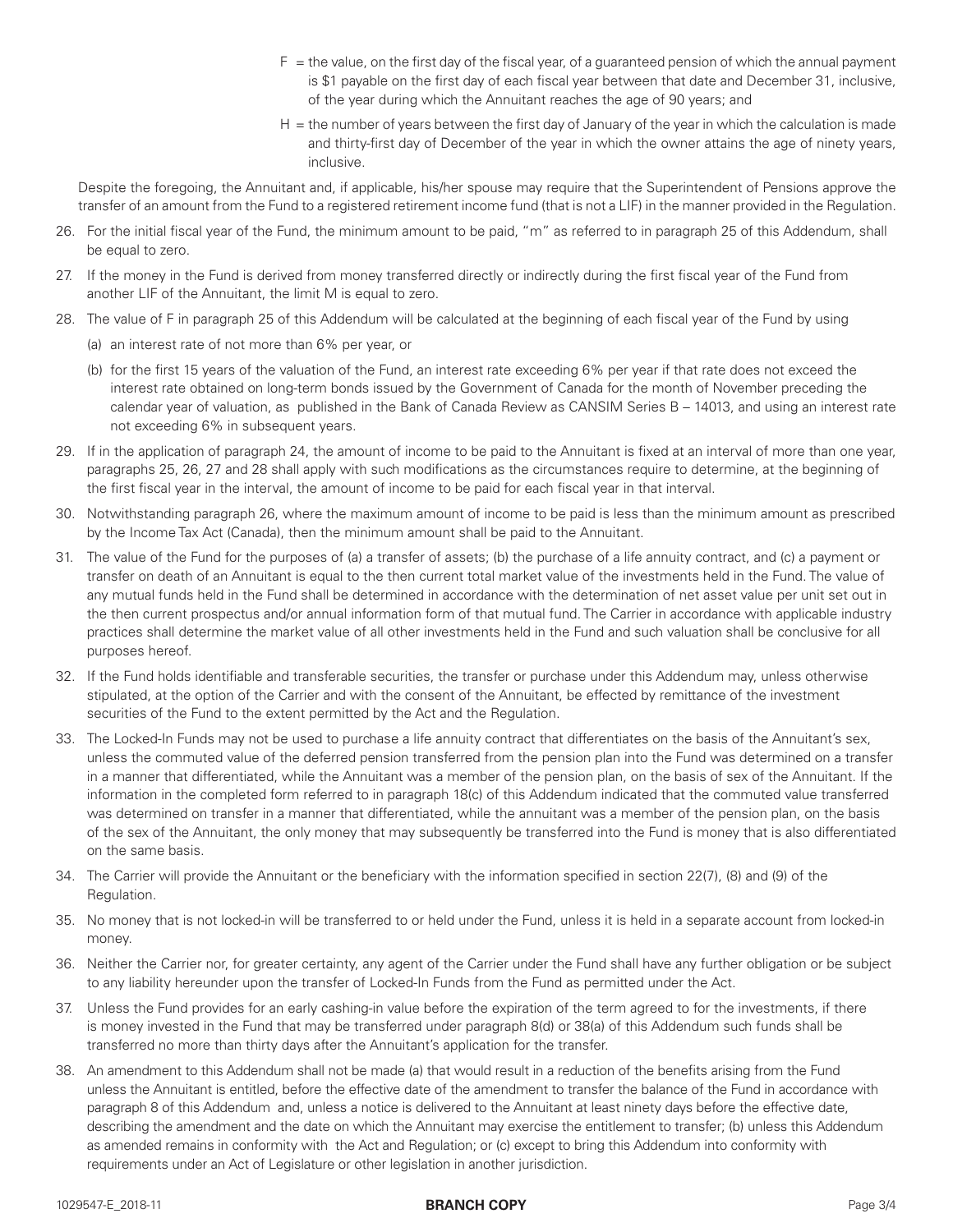39. These terms and conditions shall override any inconsistent or contrary provisions in the applicable agreement or declaration of trust governing the Fund.

NOTE: To be completed by the transferring institution:

| The amount of the benefit transferred to the LIF governed by this addendum was determined in a manner that differentiated on |  |  |
|------------------------------------------------------------------------------------------------------------------------------|--|--|
| the basis of sex.                                                                                                            |  |  |

 $\Box$ Yes  $\Box$ No

Your current marital status: (*This data is necessary in order to complete prescribed government forms.*)

| Married Common Law<br>Single | Divorced <b>N</b><br>Separated                     |      |
|------------------------------|----------------------------------------------------|------|
| Applicant's Name             | Applicant's Signature                              | Date |
| Branch/Account Number        | Authorized agent of/Representative for the Carrier |      |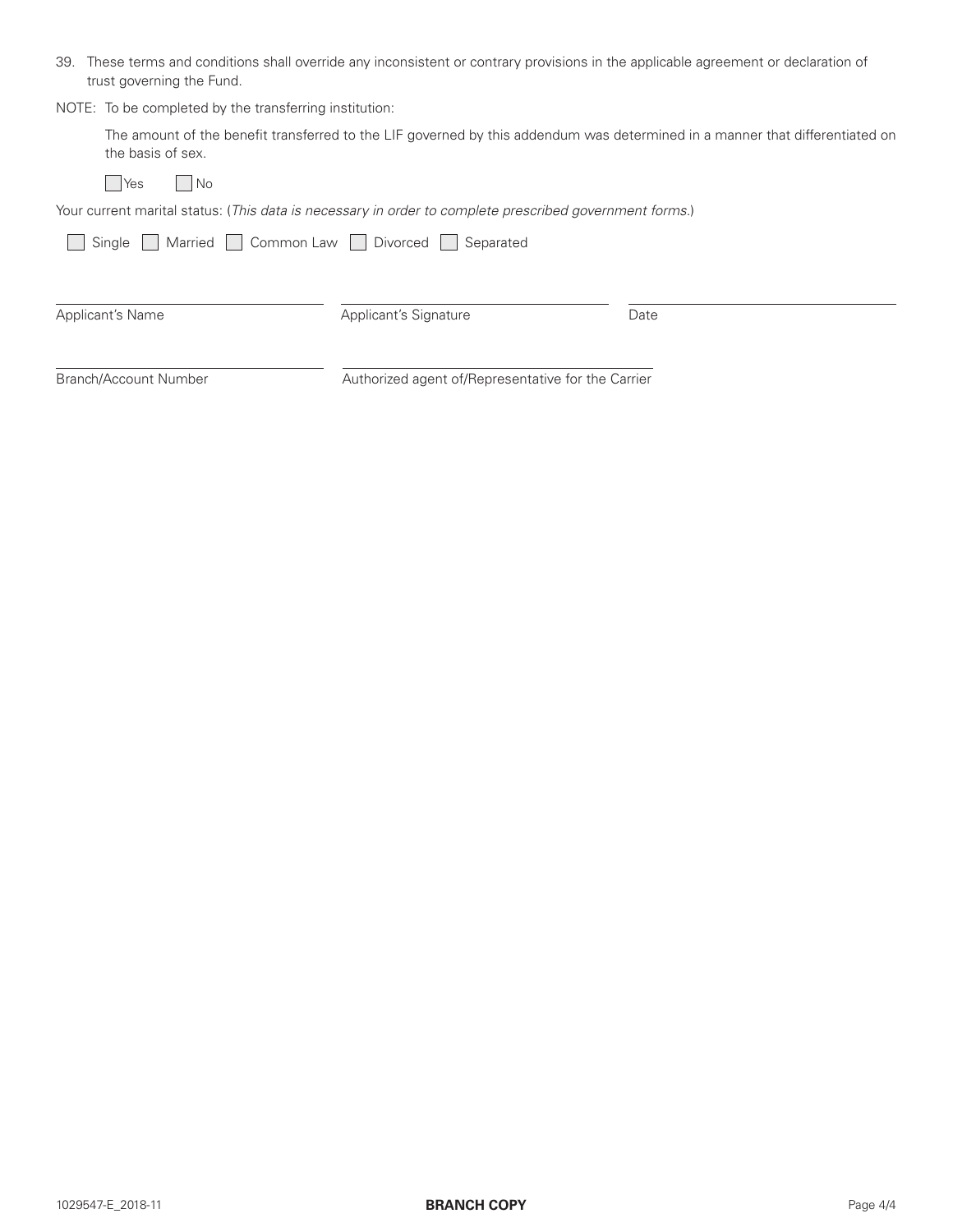

# HSBC Bank Canada

Addendum For Locked-In Pension Money Transferred To A Life Income Fund ("LIF") (New Brunswick)

The undersigned applicant (the "Annuitant")

has applied for a locked-in **HSBC InvestDirect Self-Directed Life Income Fund (861)** (√ Please check one) **HSBC Investment Funds (Canada) Inc. Life Income Fund (961) HSBC Pooled Funds Life Income Fund (1060)**

*(the "Fund")*

In this addendum (the "Addendum"), the carrier (the "Carrier") is HSBC Trust Company (Canada) a subsidiary of HSBC Bank Canada.

- 1. For the purposes of this Addendum the word "Act" means the Pension Benefits Act (New Brunswick) and the word "Regulation" means New Brunswick Regulation 91-195, as amended, being the Pension Benefits Regulation under the Act.
- 2. For the purposes of this Addendum any term or word used (and not defined in this Addendum) shall have the same meanings as are respectively given to such term or words in the Regulation or the Act.
- 3. Notwithstanding anything to the contrary contained in this Addendum, including any endorsements forming a part hereof, "spouse" does not include any person who is not recognized as a spouse or common-law partner for the purposes of any provision of the Income Tax Act (Canada) respecting a retirement income fund.
- 4. The Annuitant acknowledges that funds, which originated from a registered pension plan, a retirement savings arrangement, or annuity governed by the provisions of the Act (or similar legislation) are being transferred to the Carrier in order to purchase a life income fund (the "Fund"). Such transferred funds together with all investment earnings thereon and gains realized in respect thereof under the Fund shall collectively be referred to herein as the "Locked-In Funds".
- 5. The Annuitant acknowledges being: (a) a member or former member of a registered pension plan, who has obtained written spousal consent, if required, in accordance with the provisions of the Act, to purchase a LIF and has provided the Carrier with a copy of such consent; or (b) the spouse or former spouse of a member or former member of a registered pension plan, entitled to a pension benefit (if required) as a result of marriage breakdown or breakdown of common-law relationship.
- 6. The Annuitant confirms having indicated his/her date of birth on the application for the Fund and hereby certifies that he/she will reach fifty-five years of age or older prior to the end of the second fiscal year of the Fund. However, if the Annuitant provides evidence to the Carrier's satisfaction that the registered pension plan or plans from which the Locked-In Funds originated provided for payment of a pension at an earlier age, the Annuitant certifies that he/she will reach such earlier age or older prior to the end of the second fiscal year of the Fund.
- 7. Subject to this Addendum, the Act and the Regulation, all money, including all investment earnings, that is subject to any transfer to or from the Fund, is to be used to provide or secure a pension as required by the Act and the Regulation.
- 8. Subject to this Addendum, the Act and the Regulation, prior to using the Locked-In Funds to purchase an immediate life annuity or a deferred life annuity contract, the Annuitant may, provided that the Carrier shall retain such amount as prescribed in paragraph 146.3 (2) (e.1) or (e.2) of the Income Tax Act (Canada), transfer all or part of the balance of the Locked-In Funds:
	- a) to another financial institution LIF contract on the relevant conditions specified in the Act, the Regulation, and the Income Tax Act (Canada);
	- b) to a LIRA contract on the relevant conditions specified in the Act, the Regulation and the Income Tax Act (Canada); or
	- c) to purchase an immediate or deferred life annuity contract that meets the conditions specified in paragraph 60(1) of the Income Tax Act (Canada), the Act and the Regulation; or
	- d) to a registered pension plan where permitted by applicable legislation and such other manner as may be permitted from time to time by the Act, the Regulation and the Income Tax Act (Canada).
- 9. At any time before the date referred to in paragraph 10 of this Addendum, the Annuitant may use all or part of the Fund to purchase an immediate or deferred life annuity contract.
- 10. The Annuitant may withdraw an amount from the Fund if the amount is withdrawn to reduce the amount of tax that would otherwise be payable under Part X.1 of the Income Tax Act (Canada) by the Annuitant and the Carrier establishes a sub-account, that is not a registered retirement savings plan or a registered retirement income fund, of the Fund and the Annuitant deposits the amount withdrawn, less any amount required to be withheld by the Carrier under the Income Tax Act (Canada), into the subaccount.

## 1029547-E\_2018-11 **CUSTOMER COPY**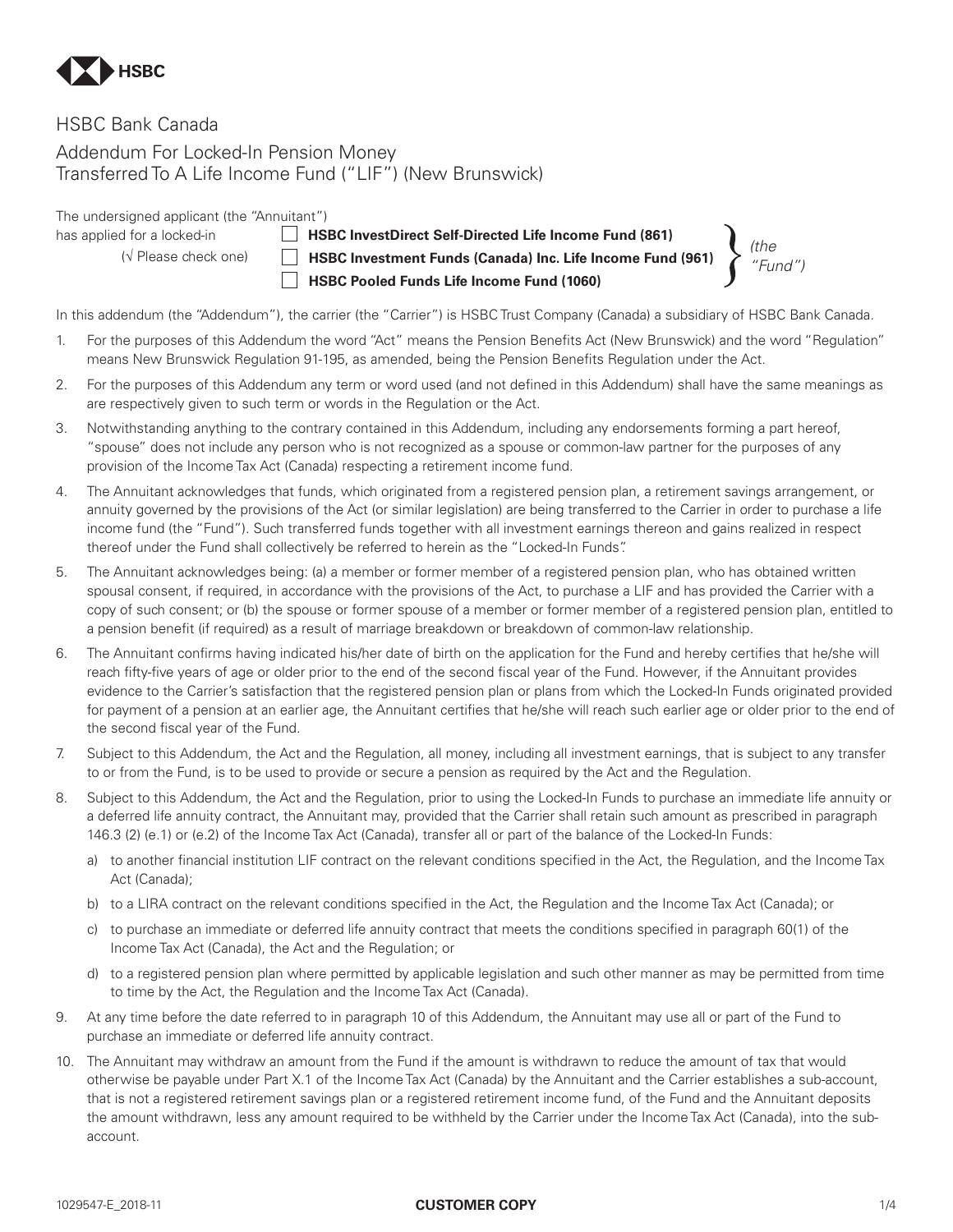- 11. The Annuitant may withdraw the balance of the Fund if
	- (a) the Annuitant and his/her spouse, if any, are not Canadian citizens;
	- (b) the Annuitant and his/her spouse, if any, are not resident in Canada for the purposes of the Income Tax Act (Canada); and
	- (c) the Annuitant's spouse, if any, waives, in the required form, any rights that the spouse may have in the Fund under the Addendum, the Act or the Regulation.
- 12. The Annuitant may withdraw the balance of the Fund, in whole or in part, and receive a payment or a series of payments if (i) a physician certifies in writing to the Carrier that the Annuitant suffers from a significant physical or mental disability that considerably reduces life expectancy, and (ii) if the Annuitant has a spouse the Annuitant delivers to the Carrier a completed spousal waiver in Form 3.01.
- 13. The balance of the Fund must be used to purchase an immediate life annuity contract in accordance with paragraph 60(1) of the Income Tax Act (Canada).
- 14. Subject to other provisions in this Addendum, no withdrawal, commutation or surrender of money during the lifetime of the Annuitant is permitted and any transaction purporting to withdraw, commute or surrender any part of the Fund is void except under and in accordance with 57(6) or section 44 of the Act or otherwise permitted by the Act or the Regulation.
- 15. Except as provided in the Act and Regulation, the money in the Fund may not be assigned, charged, alienated, anticipated or given as security and is exempt from execution, seizure or attachment and any transaction purporting to assign, charge, alienate or anticipate or give as security the money is void. Pension benefits are a family asset under the Marital Property Act and may be subject to a court order or separation agreement made under the Marital Property Act or under a similar order or legislative provision in another jurisdiction enforceable in New Brunswick that affects the payment or distribution of pension benefits.
- 16. The Locked-In Funds will be invested in a manner that complies with the rules for the investment of registered retirement income fund money contained in the Income Tax Act (Canada), and will not be invested, directly or indirectly, in any mortgage in respect of which the mortgagor is the Annuitant or the parent, brother, sister or child of the Annuitant, the spouse of the Annuitant or the spouse of the parent, brother, sister or child of the Annuitant.
- 17. If the Locked-In Funds are paid out contrary to the Act, the Regulation or this Addendum, the Carrier will provide or ensure the provision of a pension in a manner and in an amount that would have been provided had such money not been paid out.
- 18. Before transferring the Locked-In Funds to another financial institution, the Carrier will:
	- a) ensure that the transferee financial institution is registered as a trustee of a life income fundon the superintendent's list;
	- b) advise the transferee financial institution, in writing, of the requirement to lock-in the money so transferred; and
	- c) ensure that the form required by the Regulation in respect of the transfer has been duly completed.
- 19. If the Carrier does not comply with paragraph 18 of the Addendum and the transferee financial institution fails to pay the money transferred in the form of a pension or in the manner required herein, the Carrier will provide or ensure the provision of the pension in a manner and in an amount that would have been provided had such transfer not occurred.
- 20. The Carrier hereby acknowledges that, if the balance in the Fund is to be used to purchase a life annuity contract, the pension to be provided to the Annuitant who has a spouse at the date the pension commences is to be a joint and survivor pension payable during the joint lives of the Annuitant and spouse with at least 60% continues to be payable to the survivor for life after the death of either, unless the spouse waives the entitlement in the form and manner set out in the Act and Regulation and provides the Carrier with a copy of such waiver.
- 21. If the Annuitant dies before the purchase of an annuity, the balance of the monies in the Fund shall be paid to the Annuitant's spouse (unless the spouse has waived his/her entitlement in the required form) or to a designated beneficiary if there is no spouse (or the spouse has waived his/her entitlement in the required form) or to the estate if there is no spouse (or the spouse has waived his/her entitlement in the required form) and no designated beneficiary.
- 22. The fiscal year of the Fund ends on December 31 of each year and shall not exceed twelve months.
- 23. The Annuitant will be paid an income the amount of which may vary annually and which will commence not later than the last day of the second fiscal year of the Fund and will continue until the day the entire balance is converted to an annuity.
- 24. The Annuitant shall set out the amount of income to be paid from the Fund during a fiscal year on the first day of each fiscal year after the receipt of the information referred to in paragraph 34, or at another agreed interval of more than one year if the Carrier has guaranteed the rate of return on the Fund during that interval, and this interval shall in every case terminate at the end of a fiscal year of the Fund.
- 25. The amount of income paid during a fiscal year of the Fund may not be less than the minimum amount for a registered retirement income fund determined pursuant to the Income Tax Act (Canada) and may not exceed the "maximum" amount M or the "minimum" amount m calculated in accordance with the following formulas:
	- $M = C/F$  and m=C/H Where:  $C =$  the balance of the money in the Fund on the first day of the fiscal year, and

## 1029547-E\_2018-11 **CUSTOMER COPY**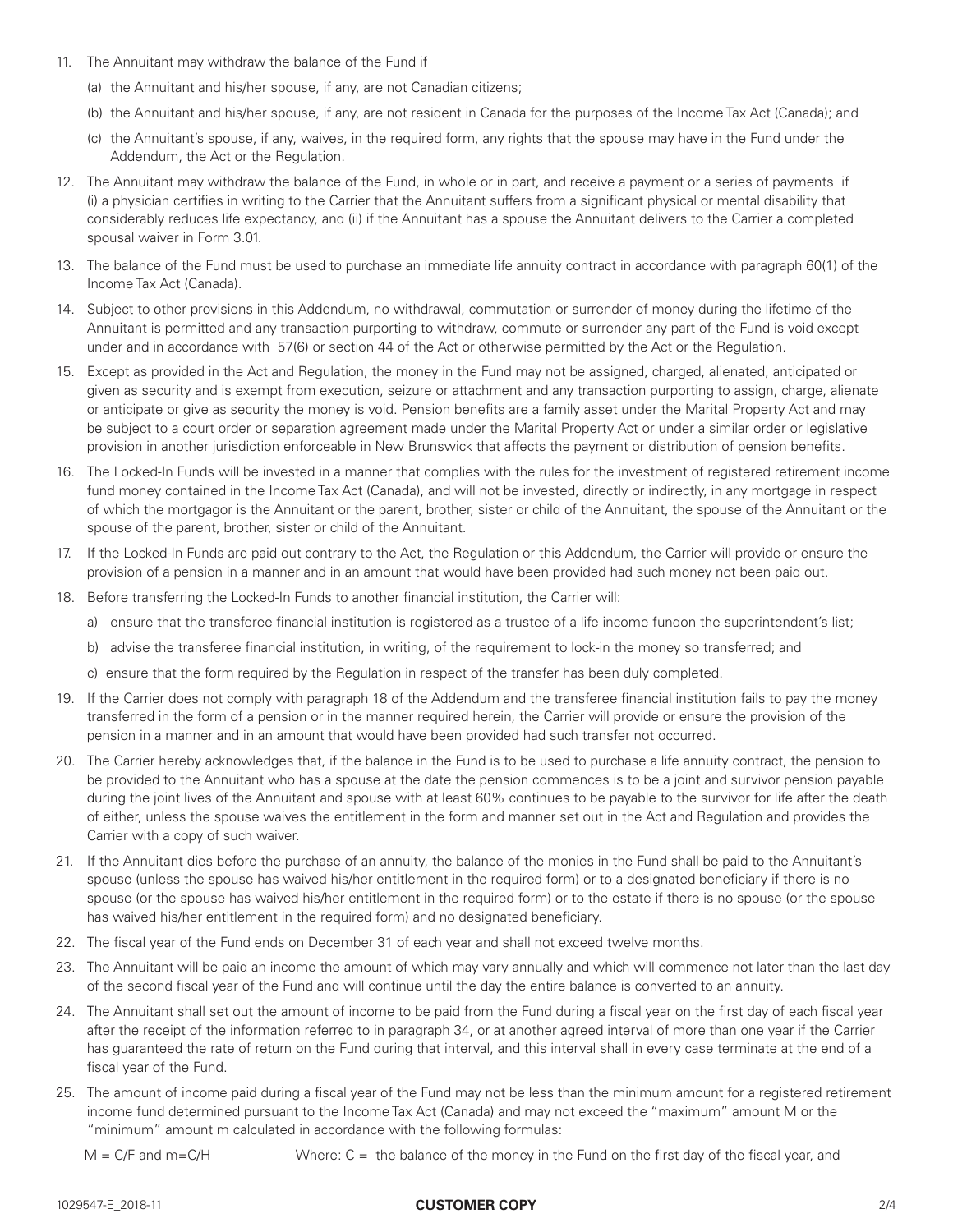- $F =$  the value, on the first day of the fiscal year, of a guaranteed pension of which the annual payment is \$1 payable on the first day of each fiscal year between that date and December 31, inclusive, of the year during which the Annuitant reaches the age of 90 years; and
- H = the number of years between the first day of January of the year in which the calculation is made and thirty-first day of December of the year in which the owner attains the age of ninety years, inclusive.

Despite the foregoing, the Annuitant and, if applicable, his/her spouse may require that the Superintendent of Pensions approve the transfer of an amount from the Fund to a registered retirement income fund (that is not a LIF) in the manner provided in the Regulation.

- 26. For the initial fiscal year of the Fund, the minimum amount to be paid, "m" as referred to in paragraph 25 of this Addendum, shall be equal to zero.
- 27. If the money in the Fund is derived from money transferred directly or indirectly during the first fiscal year of the Fund from another LIF of the Annuitant, the limit M is equal to zero.
- 28. The value of F in paragraph 25 of this Addendum will be calculated at the beginning of each fiscal year of the Fund by using
	- (a) an interest rate of not more than 6% per year, or
	- (b) for the first 15 years of the valuation of the Fund, an interest rate exceeding 6% per year if that rate does not exceed the interest rate obtained on long-term bonds issued by the Government of Canada for the month of November preceding the calendar year of valuation, as published in the Bank of Canada Review as CANSIM Series B – 14013, and using an interest rate not exceeding 6% in subsequent years.
- 29. If in the application of paragraph 24, the amount of income to be paid to the Annuitant is fixed at an interval of more than one year, paragraphs 25, 26, 27 and 28 shall apply with such modifications as the circumstances require to determine, at the beginning of the first fiscal year in the interval, the amount of income to be paid for each fiscal year in that interval.
- 30. Notwithstanding paragraph 26, where the maximum amount of income to be paid is less than the minimum amount as prescribed by the Income Tax Act (Canada), then the minimum amount shall be paid to the Annuitant.
- 31. The value of the Fund for the purposes of (a) a transfer of assets; (b) the purchase of a life annuity contract, and (c) a payment or transfer on death of an Annuitant is equal to the then current total market value of the investments held in the Fund. The value of any mutual funds held in the Fund shall be determined in accordance with the determination of net asset value per unit set out in the then current prospectus and/or annual information form of that mutual fund. The Carrier in accordance with applicable industry practices shall determine the market value of all other investments held in the Fund and such valuation shall be conclusive for all purposes hereof.
- 32. If the Fund holds identifiable and transferable securities, the transfer or purchase under this Addendum may, unless otherwise stipulated, at the option of the Carrier and with the consent of the Annuitant, be effected by remittance of the investment securities of the Fund to the extent permitted by the Act and the Regulation.
- 33. The Locked-In Funds may not be used to purchase a life annuity contract that differentiates on the basis of the Annuitant's sex, unless the commuted value of the deferred pension transferred from the pension plan into the Fund was determined on a transfer in a manner that differentiated, while the Annuitant was a member of the pension plan, on the basis of sex of the Annuitant. If the information in the completed form referred to in paragraph 18(c) of this Addendum indicated that the commuted value transferred was determined on transfer in a manner that differentiated, while the annuitant was a member of the pension plan, on the basis of the sex of the Annuitant, the only money that may subsequently be transferred into the Fund is money that is also differentiated on the same basis.
- 34. The Carrier will provide the Annuitant or the beneficiary with the information specified in section 22(7), (8) and (9) of the Regulation.
- 35. No money that is not locked-in will be transferred to or held under the Fund, unless it is held in a separate account from locked-in money.
- 36. Neither the Carrier nor, for greater certainty, any agent of the Carrier under the Fund shall have any further obligation or be subject to any liability hereunder upon the transfer of Locked-In Funds from the Fund as permitted under the Act.
- 37. Unless the Fund provides for an early cashing-in value before the expiration of the term agreed to for the investments, if there is money invested in the Fund that may be transferred under paragraph 8(d) or 38(a) of this Addendum such funds shall be transferred no more than thirty days after the Annuitant's application for the transfer.
- 38. An amendment to this Addendum shall not be made (a) that would result in a reduction of the benefits arising from the Fund unless the Annuitant is entitled, before the effective date of the amendment to transfer the balance of the Fund in accordance with paragraph 8 of this Addendum and, unless a notice is delivered to the Annuitant at least ninety days before the effective date, describing the amendment and the date on which the Annuitant may exercise the entitlement to transfer; (b) unless this Addendum

#### 1029547-E\_2018-11 **CUSTOMER COPY**